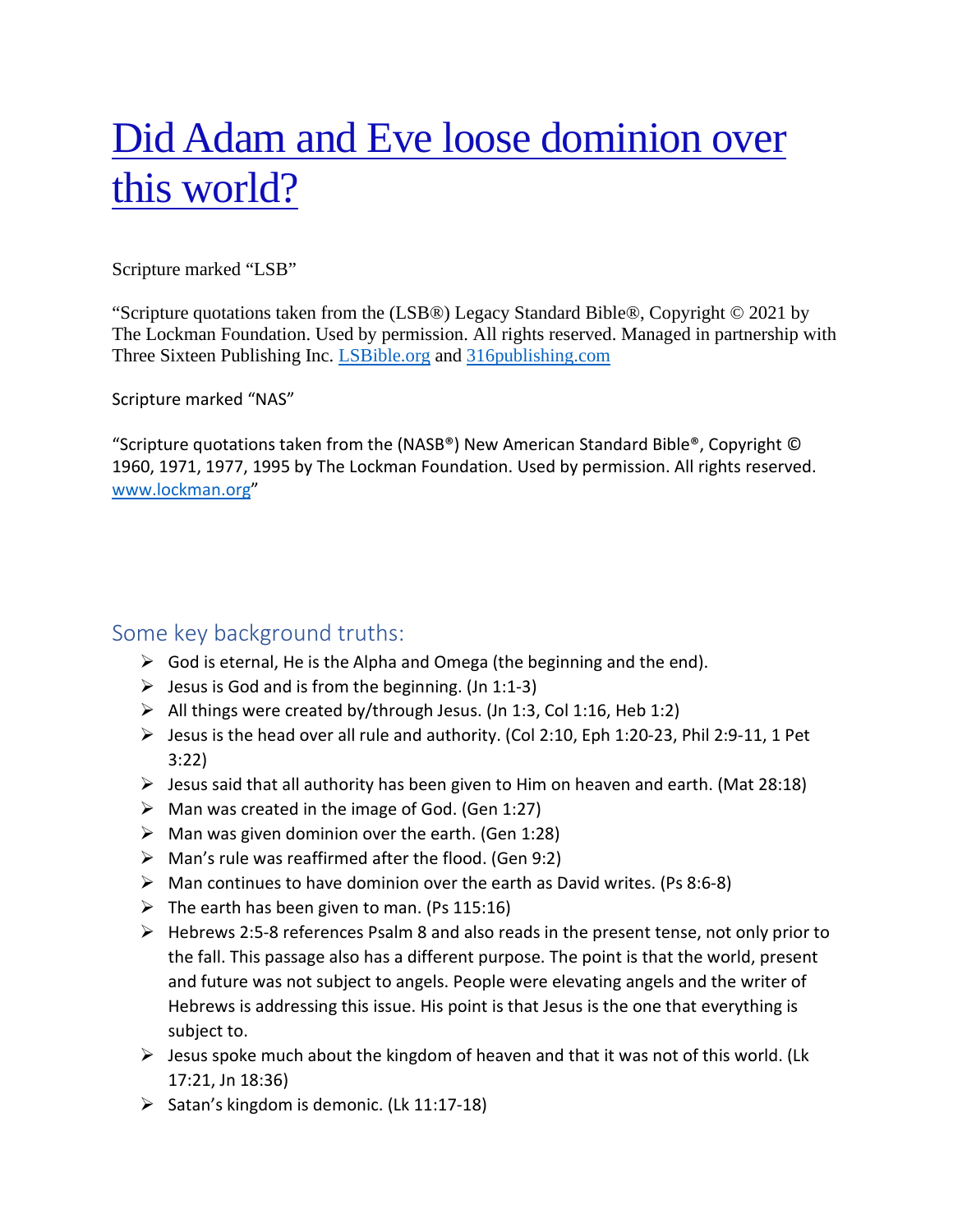In Ezekiel, we get a bit of information on Satan and what happened in the beginning.

The passage is set with regard to the judgement of the city of Tyre. In chapter 28, there is some additional information where Ezekiel describes Satan, who is behind the leader of Tyre. There is the parallel of the pride and arrogance of the leader of Tyre and Satan. In 28:12-17, the focus shifts to Satan.

- $\triangleright$  He was created.
- $\triangleright$  He had the seal of perfection.
- $\triangleright$  Was full of wisdom and perfect in beauty.
- $\triangleright$  Was in the garden of Eden.
- $\triangleright$  Was covered with precious stones.
- $\triangleright$  Was the anointed cherub.
- $\triangleright$  Was on the holy mountain of God.
- $\triangleright$  Was blameless in the beginning.

He was initially created good and apparently one of the most prominent spiritual beings. He was possibly even the foremost of them. On day six of creation, everything that God created was very good, and this would include the spiritual beings.

Ezekiel 28:14 may give us a bit of a clue on Satan's job when he was placed in the garden of Eden.

### *"You were the anointed cherub who covers, And I placed you there. You were on the holy mountain of God* (Ezek. 28:14 NAS95).

It would appear that God placed Satan (while he was good) to cover or protect His garden and His creation. This may be where Satan's dominion over the world came from. His dominion was on the spiritual side and Adam's was on the physical side. Compare this with Daniel speaking about the "prince of Persia" and the "prince of Greece" as well as Michael who is one of the chief princes and the prince of Israel. Ephesians 6:12 gives us insight on the spiritual realm and the organization thereof. Satan became proud and arrogant and rebelled against God. (Also Is 14:12-15). Jesus calls him the "ruler of this world" (Jn 14:30). Paul calls him the "prince of the power of the air" (Eph 2:2). Satan, while tempting Jesus, said that *"I will give You all this dominion and its glory, for it has been handed over to me, and I give it to whomever I wish.* (Luke 4:6 LSB) Jesus did not dispute the claim, but rather addressed the issue. Satan wanted to be worshipped, but Jesus answered that only God was to be worshipped.

The whole world lies in the power of Satan. (1 Jn 5:19). Satan deceives people as demonstrated starting with Eve in the garden of Eden and continuing until the end when he is released to deceive the nations (Rev 12:9, 20:3-8).

Satan and his demons are the instigators behind the words and actions of people. Some examples:

- $\triangleright$  He tempted Eve.
- $\triangleright$  He incited David to number the people. (1 Chr. 21:1)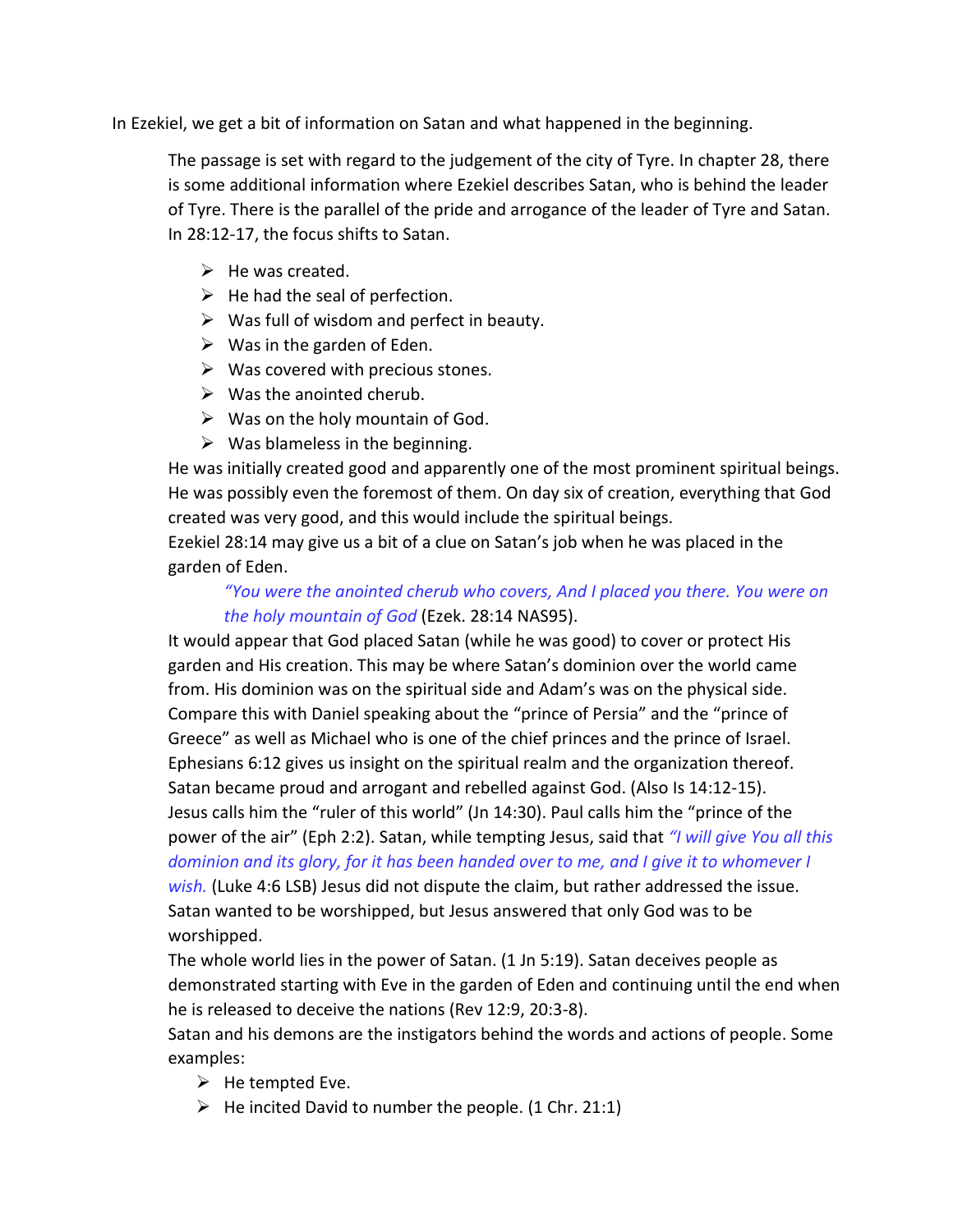- $\triangleright$  He was behind Peter trying to keep Jesus from fulfilling His Mission. (Matt 16:22-23)
- $\triangleright$  He entered Judas in order to betray Jesus. (Jn 13:2, Lk 22:3)
- $\triangleright$  He filled Ananias' heart to lie. (Act 5:3)
- $\triangleright$  Numerous incidents of Jesus and the disciples casting out demons.
- Satan is called the tempter. (1 Thes 3:5, 1 Cor 7:5)
- $\triangleright$  They are behind the beast and the false prophet in Revelation.

Our battle is against the evil spiritual forces. (Eph 6:11-12)

Satan is at work in the disobedient. (Eph 2:1-3)

## Did man give up his dominion to Satan at the fall?

God bestowed the dominion of man in Gen 1:26. I would suggest that since it is bestowed by God, it can only be removed by God. When Adam and Eve sinned, God spelled out the consequences:

- $\triangleright$  There would be enmity between the woman and the serpent (Satan). This would logically imply that there was no enmity prior to the fall.
- $\triangleright$  There would be increased pain in childbirth for the woman.
- $\triangleright$  She would try and rule over her husband, but he would rule over her.
- $\triangleright$  The ground is cursed and it would now be toilsome to farm. There would also be weeds.
- $\triangleright$  They would now die.
- $\triangleright$  They lost the close communion that they had with God.

The consequence of their rebellion caused a separation from God, tension in their relationship and much more difficulty in carrying out their assignment. They were not only to rule, but were also to subdue the earth.

Because of their sin, they were enslaved to sin and were thus further impeded in the charge to rule and subdue the earth. The charge to rule and subdue was not changed, it was only made more difficult. Through one man sin entered the world and spread to all people (Ro 5:12, 18-19). Mankind was a slave to sin (Ro 6:16-20). Satan holds the power of death (Heb 2:14).

In Colossians, Paul says that:

#### *For He rescued us from the domain of darkness, and transferred us to the kingdom of His beloved Son,* (Col. 1:13 NAS95)

So, Satan's domain is darkness and death. Upon salvation, believers have been transferred to Jesus' kingdom. Satan's domain cannot in some sense refer to just the physical world since believers are transferred from his domain to Jesus' kingdom. Satan admitted that this domain had been handed to him. (Lk 4:6)